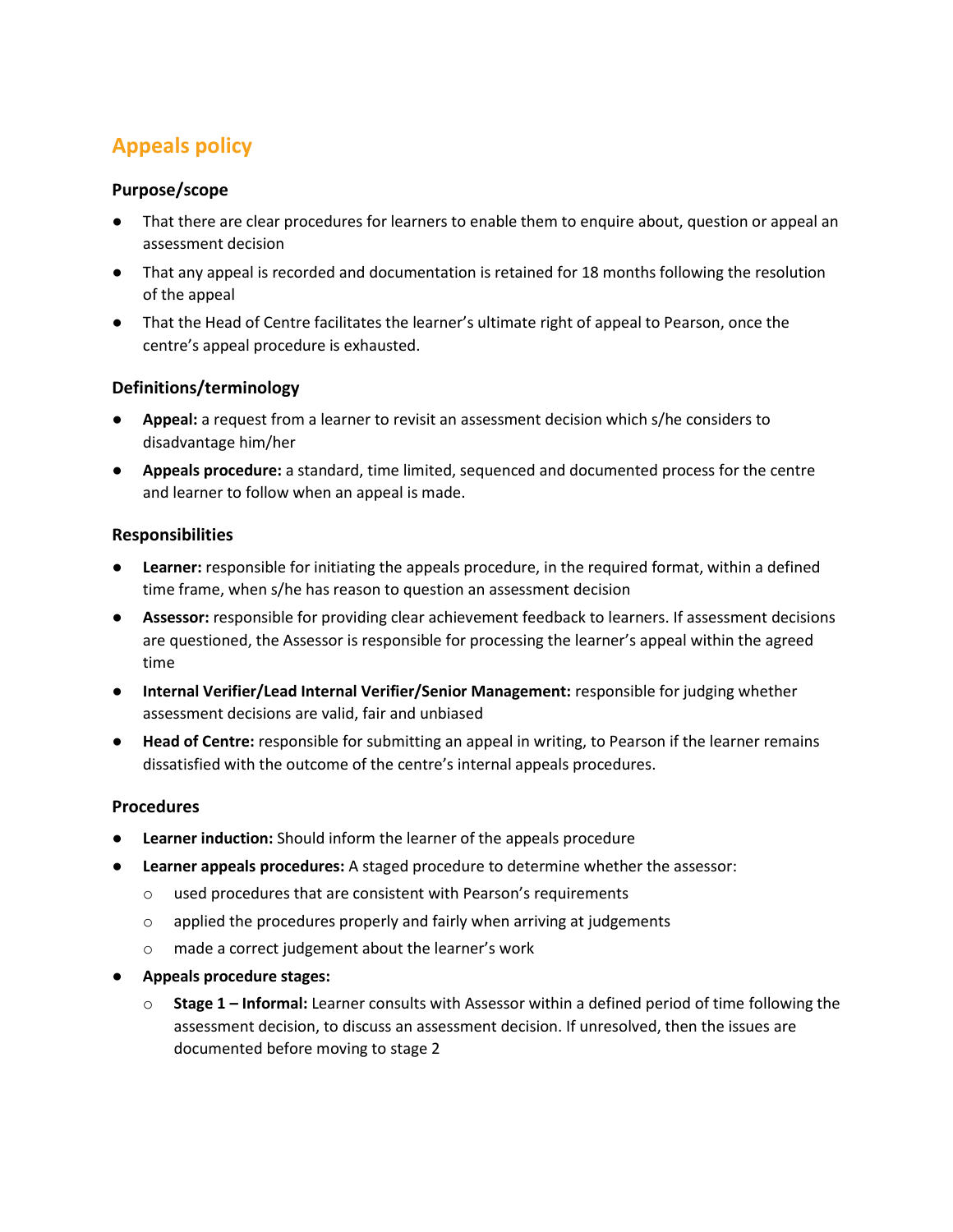- o **Stage 2 – Review:** Review of assessment decisions by Manager and/or Internal Verifier/Lead Internal Verifier. Learner notified of findings and agrees or disagrees, in writing, with outcome. If unresolved, move to stage 3
- o **Stage 3 – Appeal hearing:** Senior Management hears the appeal: last stage by the centre. If unresolved, move to stage 4
- o **Stage 4 – External appeal:** The grounds for appeal and any supporting documentation must be submitted by the centre to Pearson within 14 days of the completion of Stage 4: a fee is levied
- **Recording appeals:** each stage should be recorded, dated and show either agreement or disagreement with decisions. Documents must be kept for a minimum of 18 months
- **Monitoring of appeals**: undertaken by Senior Management to inform development and quality improvement.